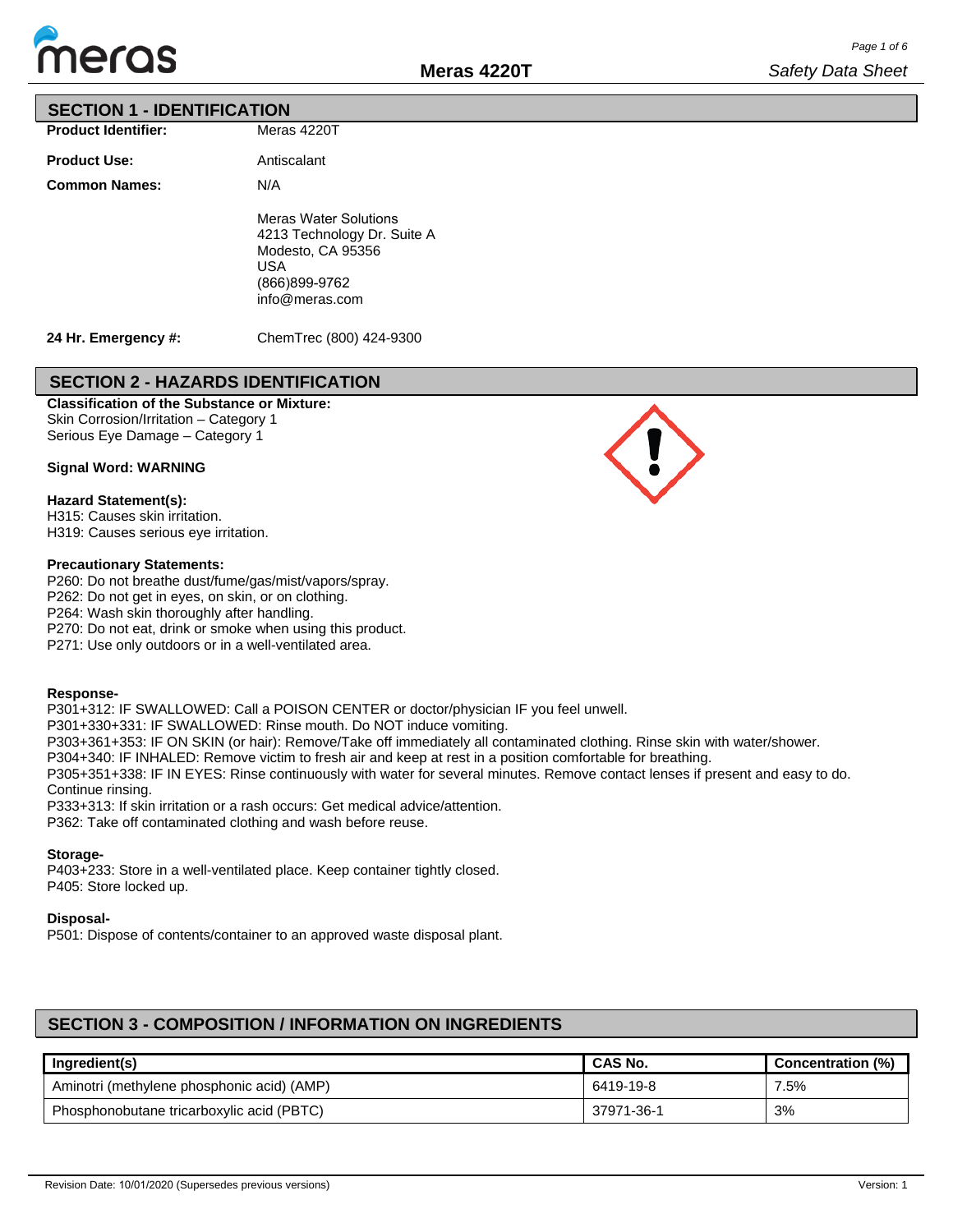

| <b>SECTION 4 - FIRST-AID MEASURES</b>                                         |                                                                                                                                                                                                                                                       |
|-------------------------------------------------------------------------------|-------------------------------------------------------------------------------------------------------------------------------------------------------------------------------------------------------------------------------------------------------|
| Inhalation:                                                                   | Give oxygen or artificial respiration if needed. If symptoms develop, move victim to fresh air. If<br>symptoms persist, obtain medical attention.                                                                                                     |
| <b>Skin Contact:</b>                                                          | Take off contaminated clothing and shoes immediately. Promptly flush skin with water for at<br>least 15 minutes to ensure all chemical is removed. If reddening and/or a rash develops and/or<br>persists, obtain medical attention.                  |
| <b>Eye Contact:</b>                                                           | Flush with large amounts of water for at least 15 minutes, lifting upper and lower lids<br>occasionally. Remove contact lenses is present and easy to do so. Seek immediate medical<br>attention. Continue rinsing eyes during transport to hospital. |
| Ingestion:                                                                    | Rinse mouth with water. Do NOT induce vomiting. If vomiting occurs, give more water or milk.<br>Never give anything by mouth to an unconscious person. Seek immediate medical attention.                                                              |
| <b>Most Important Symptoms And</b><br><b>Effects, Both Acute And Delayed:</b> | The most important known symptoms and effects are described in the labelling (see Section 2)<br>and/or Section 11.                                                                                                                                    |
| Indication Of Any Immediate<br><b>Medical Attention And Special</b>           |                                                                                                                                                                                                                                                       |

**Treatment Needed:** No data available.

| <b>SECTION 5 - FIRE-FIGHTING MEASURES</b>                               |                                                                                                                                                                   |
|-------------------------------------------------------------------------|-------------------------------------------------------------------------------------------------------------------------------------------------------------------|
| <b>Suitable Extinguishing Equipment:</b>                                | <b>Water Spray</b><br>Water Fog<br>Carbon Dioxide                                                                                                                 |
|                                                                         | Alcohol-Resistant Foam<br>Dry Chemical                                                                                                                            |
| <b>Special Hazards Arising From The</b><br><b>Substance Or Mixture:</b> | None known.                                                                                                                                                       |
| <b>Special Protective Equipment And</b>                                 |                                                                                                                                                                   |
| <b>Precautions For Firefighters:</b>                                    | Firefighters should wear full-face, positive-pressure respirators.                                                                                                |
|                                                                         | If incinerated, may release toxic fumes.                                                                                                                          |
|                                                                         | Use water spray to cool unopened containers.                                                                                                                      |
|                                                                         | Gives off Hydrogen by reaction with metals. Hydrogen is flammable and potentially explosive.<br>Use caution. See Section 7 for more information on safe handling. |
|                                                                         | See Section 8 for more information on personal protection equipment. See Section 13 for<br>disposal information.                                                  |

# **SECTION 6 - ACCIDENTAL RELEASE MEASURES**

| <b>Personal Precautions, Protective</b><br><b>Equipment, And Emergency</b> |                                                                                                                                                                                                                                                                                                                                                                                                                                                                                                    |
|----------------------------------------------------------------------------|----------------------------------------------------------------------------------------------------------------------------------------------------------------------------------------------------------------------------------------------------------------------------------------------------------------------------------------------------------------------------------------------------------------------------------------------------------------------------------------------------|
| <b>Procedures:</b>                                                         | Use personal protective equipment including vapor respirator.<br>Keep from contacting skin or eyes.<br>Avoid breathing vapors, mist or gas.<br>Ensure adequate ventilation.<br>Evacuate personnel to safe areas.<br>Stay upwind of spilled material.                                                                                                                                                                                                                                               |
| <b>Environmental Precautions:</b>                                          | Prevent further release (leakage/spillage) if safe to do so.<br>Do not allow product to enter drains.<br>Do not allow to drain to environment.                                                                                                                                                                                                                                                                                                                                                     |
| <b>Methods And Materials For</b><br><b>Containments And Cleaning Up:</b>   | Absorb with liquid-binding material (sand, diatomite, universal binders, sawdust).<br>Spills may be diluted with water and treated with a neutralizing agent like Sodium Bicarbonate to<br>absorb/neutralize any spilled material.<br>Place contaminated material into suitable, closed containers for disposal.<br>Dispose of contaminated material according to Section 13.<br>After spillage has been collected, area may be flushed with water or wet-brushed.<br>Ensure adequate ventilation. |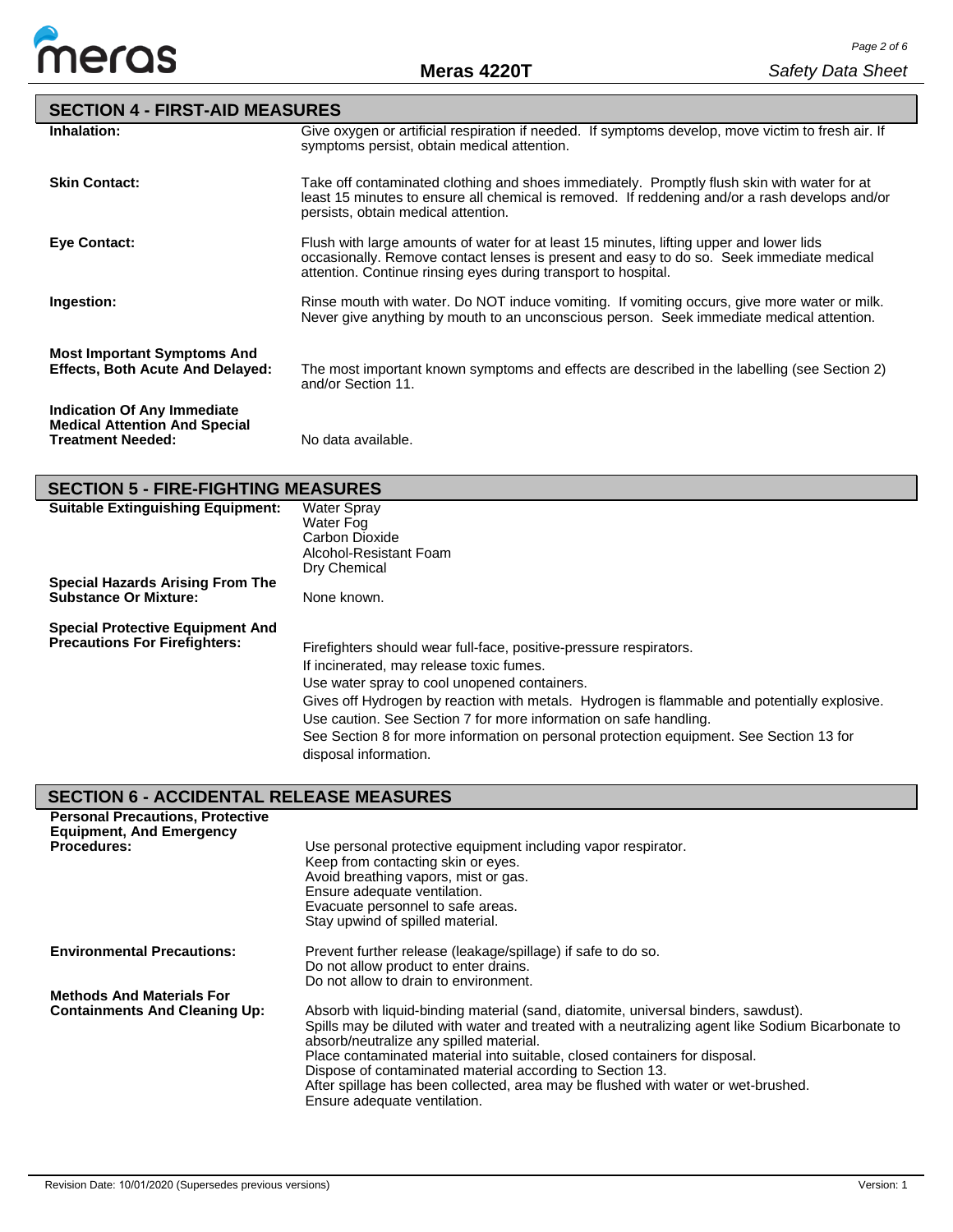

**Reference To Other Sections:** See Section 7 for information on safe handling. See Section 8 for information on personal protection equipment. See Section 13 for information on proper disposal.

**SECTION 7 - HANDLING AND STORAGE**

| <b>Handling Precautions:</b>   | Avoid breathing vapors or mist.<br>Avoid contact with eyes, skin, or clothing.<br>Use approved containers only.<br>Keep containers closed when not in use.<br>Do not expose containers to open flame, excessive heat, or direct sunlight.<br>Do not puncture or drop containers.<br>Handle with care and avoid spillage on the floor.<br>Keep material out of reach of children.<br>Keep material away from incompatible materials.<br>Wash thoroughly after handling.<br>Ensure adequate ventilation. |
|--------------------------------|--------------------------------------------------------------------------------------------------------------------------------------------------------------------------------------------------------------------------------------------------------------------------------------------------------------------------------------------------------------------------------------------------------------------------------------------------------------------------------------------------------|
| <b>Storage Requirements:</b>   | Keep container tightly closed.<br>Avoid inhalation of vapors or mist upon opening container.<br>Store in a well-ventilated place.<br>Do not store in direct sunlight.                                                                                                                                                                                                                                                                                                                                  |
| <b>Incompatible Materials:</b> | Store away from strong acids, strong bases, strong oxidizing agents, strong reducing agents.                                                                                                                                                                                                                                                                                                                                                                                                           |

| <b>SECTION 8 - EXPOSURE CONTROLS / PERSONAL PROTECTION</b> |         |            |                |      |     |              |              |         |
|------------------------------------------------------------|---------|------------|----------------|------|-----|--------------|--------------|---------|
| <b>Exposure Limits:</b>                                    |         |            |                |      |     |              |              |         |
| Component(s)                                               | CAS No. |            | OSHA           |      |     | <b>NIOSH</b> | <b>ACGIH</b> |         |
|                                                            |         | <u>PEL</u> | <u>Ceiling</u> | STEL | REL | Ceiling      | <u>TLV</u>   | Ceiling |

#### **Engineering Controls:**

All ventilation should be designed in accordance with OSHA standard (29 CFR 1910.94).

Use local exhaust at filling zones and where leakage and dust formation is probable. Use mechanical (general) ventilation for storage areas.

Use appropriate ventilation as required to keep Exposure Limits in Air below TLV & PEL limits.

#### **Personal Protective Equipment:**

All safety equipment should be tested and approved under appropriate government standards such as NIOSH (US) or EN 166 (EU). Type of protective equipment should be selected based on concentration amount and conditions of use of this material. Full-face vapor respirator may be required as backup to engineering controls when proper engineering controls are not in place to keep TLV and PEL limits below defined thresholds. Respiratory protection must comply with 29 CFR 1910.134.

Eye/Face-

•Goggles (chemical-resistant)

Skin/Body-

•Gloves (PVC, neoprene, or nitrile).

Respiratory- •N/A

General Hygiene Considerations-

•Handle in accordance with good industrial hygiene and safety practice.

•Keep away from foodstuffs, beverages, and feed.

•Wash face, hands, and any exposed skin thoroughly after handling.

- •Appropriately dispose of contaminated clothing; wash before re-use, if applicable.
- •Avoid contact with eyes, skin, and clothing.

## **SECTION 9 - PHYSICAL AND CHEMICAL PROPERTIES**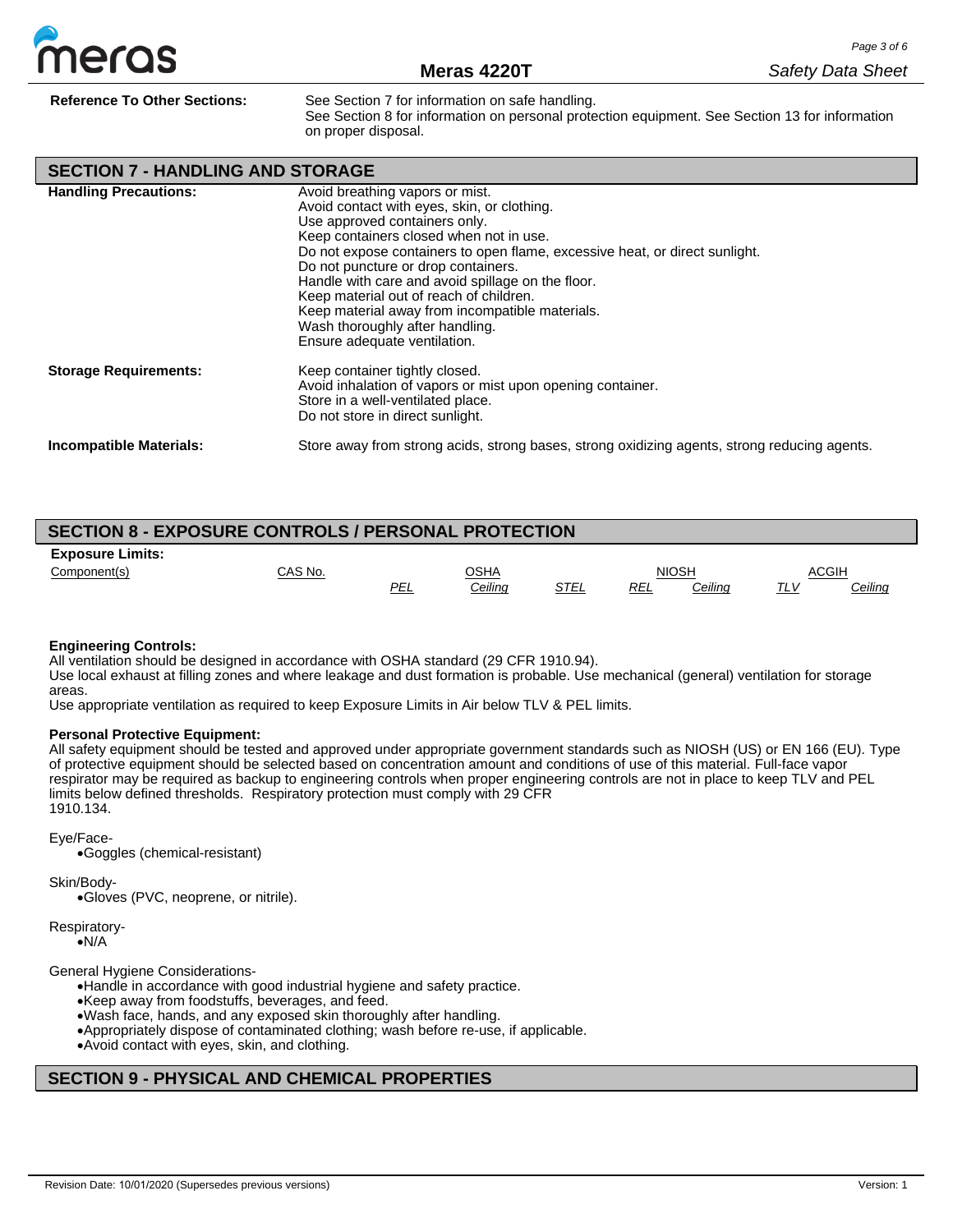

| <b>Form: Liquid</b>                             | Vapor Pressure (Mm Hq):                         |
|-------------------------------------------------|-------------------------------------------------|
| Color: Clear                                    | <b>Vapor Density:</b>                           |
| <b>Odor: Odorless</b>                           | Relative Density: 9.63 lbs/gal                  |
| $pH: -6.5$                                      | <b>Specific Gravity: 1.16</b>                   |
| <b>Melting/Freezing Point:</b>                  | <b>Solubility in Water: 100%</b>                |
| <b>Initial Boiling Point and Boiling Range:</b> | <b>Partition Coefficient (N-Octanol/Water):</b> |
| <b>Flash Point: N/A</b>                         | <b>Auto Ignition Temperature:</b>               |
| <b>Evaporation Rate:</b>                        | <b>Decomposition Temperature:</b>               |
| <b>Flammability (Solid, Gas):</b>               | <b>Viscosity:</b>                               |
| Upper/Lower Flammability or Explosive Limits:   | Volatiles (% By Weight):                        |
|                                                 | Volatile Organic Compounds (VOC's):             |

### **SECTION 10 - STABILITY AND REACTIVITY**

**Reactivity:** Not reactive under normal and ambient conditions

**Chemical Stability:** Stable under normal and ambient conditions.

**Possibility of Hazardous Reactions:** No possibility of hazardous reactions known.

**Conditions to Avoid:** None known.

**Incompatible Materials:** Strong acids, strong bases, strong oxidizing agents, strong reducing agents.

**Hazardous Decomposition Products:** None known.

| <b>SECTION 11 - TOXICOLOGICAL INFORMATION</b>                                                                                                    |                                                                                                                                                                                                                     |  |  |  |  |  |
|--------------------------------------------------------------------------------------------------------------------------------------------------|---------------------------------------------------------------------------------------------------------------------------------------------------------------------------------------------------------------------|--|--|--|--|--|
| <b>Routes of Entry:</b>                                                                                                                          | Eyes, skin, ingestion, dermal absorption.                                                                                                                                                                           |  |  |  |  |  |
| <b>Acute Toxicity:</b><br>Oral Toxicity (LD <sub>50</sub> )-<br>Dermal Toxicity (LD <sub>50</sub> )-<br>Inhalation Toxicity (LD <sub>50</sub> )- | >2858 mg/kg (Rat)<br>>653 mg/kg (Rabbit)<br>No data available.                                                                                                                                                      |  |  |  |  |  |
| <b>Primary Eye Irritation:</b><br><b>Primary Skin Irritation:</b>                                                                                | None known.<br>None known.                                                                                                                                                                                          |  |  |  |  |  |
| Sensitization:                                                                                                                                   | None known.                                                                                                                                                                                                         |  |  |  |  |  |
| Carcinogenicity:<br>IARC-<br>ACGIH-                                                                                                              | No component of this product present at levels >=0.1% is identified as a carcinogen or potential<br>carcinogen.<br>No component of this product present at levels >=0.1% is identified as a carcinogen or potential |  |  |  |  |  |
| NTP-                                                                                                                                             | carcinogen.<br>No component of this product present at levels >=0.1% is identified as a carcinogen or potential<br>carcinogen.                                                                                      |  |  |  |  |  |
| OSHA-                                                                                                                                            | No component of this product present at levels $>= 0.1\%$ is identified as a carcinogen or potential<br>carcinogen.                                                                                                 |  |  |  |  |  |
| <b>Reproductive Toxicity:</b><br><b>Specific Target Organ Toxicity-</b>                                                                          | No data available.                                                                                                                                                                                                  |  |  |  |  |  |
| <b>Single Exposure:</b>                                                                                                                          | No data available.                                                                                                                                                                                                  |  |  |  |  |  |
| <b>Specific Target Organ Toxicity-</b><br><b>Repeated Exposure:</b><br><b>Aspiration Hazard:</b>                                                 | May cause damage to organs through prolonged or repeated exposure.<br>No data available.                                                                                                                            |  |  |  |  |  |

| <b>SECTION 12 - ECOLOGICAL INFORMATION</b>              |                                                            |  |  |  |  |
|---------------------------------------------------------|------------------------------------------------------------|--|--|--|--|
| <b>Ecotoxicity:</b><br>Toxicity to Fish-                | LD <sub>50</sub> - Rainbow Trout: >2465 mg/l (96 hr.)      |  |  |  |  |
| Toxicity to Daphnia and Other<br>Aquatic Invertebrates- | $LC_{50}$ - Daphnia magna (Water Flea): >575 mg/l (48 hr.) |  |  |  |  |
| <b>Persistence and Degradability:</b>                   | No data available.                                         |  |  |  |  |
| <b>Bioaccumulation Potential:</b>                       | No data available.                                         |  |  |  |  |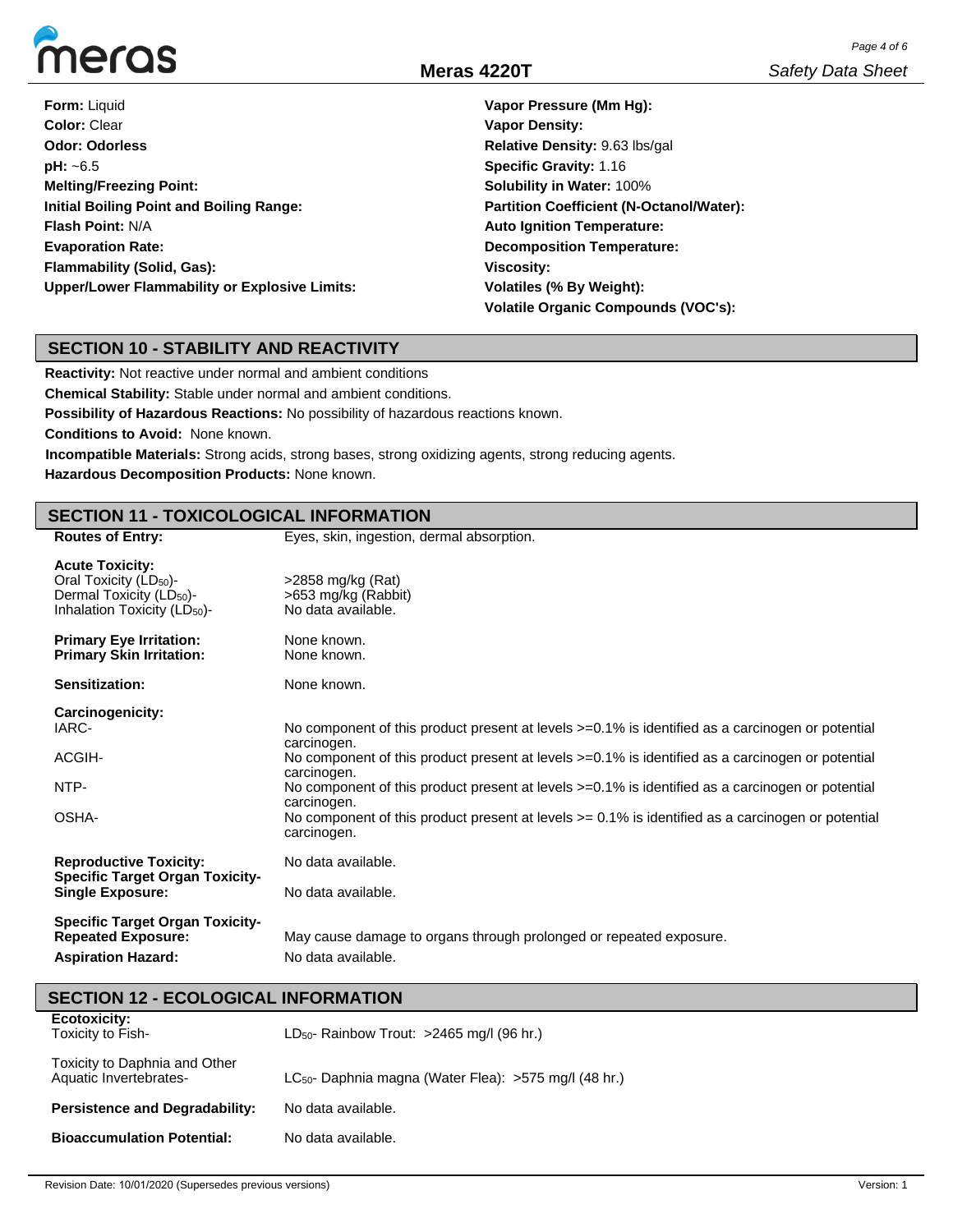

**Mobility in Soil:** No data available.

**Results of PBT and vPvB** 

Not conducted.

**Other Adverse Effects:** An environmental hazard cannot be excluded in the event of unprofessional handling or disposal. Harmful to aquatic life.

# **SECTION 13 - DISPOSAL CONSIDERATIONS**

| <b>Recommendation:</b>  | Hazardous wastes shall be managed responsibly.<br>Contact a licensed professional waste disposal service to dispose of this material.<br>Do not allow product to reach the sewage system.<br>Disposal must comply will local, state, and federal regulations.<br>Do not discharge effluent containing this product into lakes, streams, ponds, estuaries, oceans, or<br>other waters unless in accordance with the requirements of an NPDES permit. |
|-------------------------|-----------------------------------------------------------------------------------------------------------------------------------------------------------------------------------------------------------------------------------------------------------------------------------------------------------------------------------------------------------------------------------------------------------------------------------------------------|
| <b>Cleansing agent:</b> | Water should be used as a cleansing agent to rinse containers and/or soiled PPE.                                                                                                                                                                                                                                                                                                                                                                    |

## **SECTION 14 - TRANSPORTATION INFORMATION**

**US DOT**

NOT DOT REGULATED

**IMDG** NOT REGULATED

**IATA** NOT REGULATED

## **SECTION 15 - REGULATORY INFORMATION**

**EPA Registration No.: Cal DPR Registration No.:**

|                                  |         | <b>EPCRA EHS</b> |           | <b>CERCLA HS</b> | <b>CAA 112r</b> | <b>EPCRA 313</b> | <b>Prop 65 Listed</b> |
|----------------------------------|---------|------------------|-----------|------------------|-----------------|------------------|-----------------------|
| <b>Listed Hazardous Chemical</b> | CAS No. | RQ(lbs)          | TPQ (lbs) | RQ (lbs)         | TQ (lbs)        |                  |                       |

| Leaend                                                                                                                                                                                                                            |
|-----------------------------------------------------------------------------------------------------------------------------------------------------------------------------------------------------------------------------------|
| EPCRA- Emergency Planning and Community Right-to-Know Act<br>CERCLA- Comprehensive Environmental Response, Compensation and Liability Act<br>CAA- Clean Air Act<br><b>RQ- Release Quantity</b><br>TPQ-Threshold Planning Quantity |
| <b>EPA- Environmental Protection Agency</b><br>DPR- Department of Pesticide Registration                                                                                                                                          |